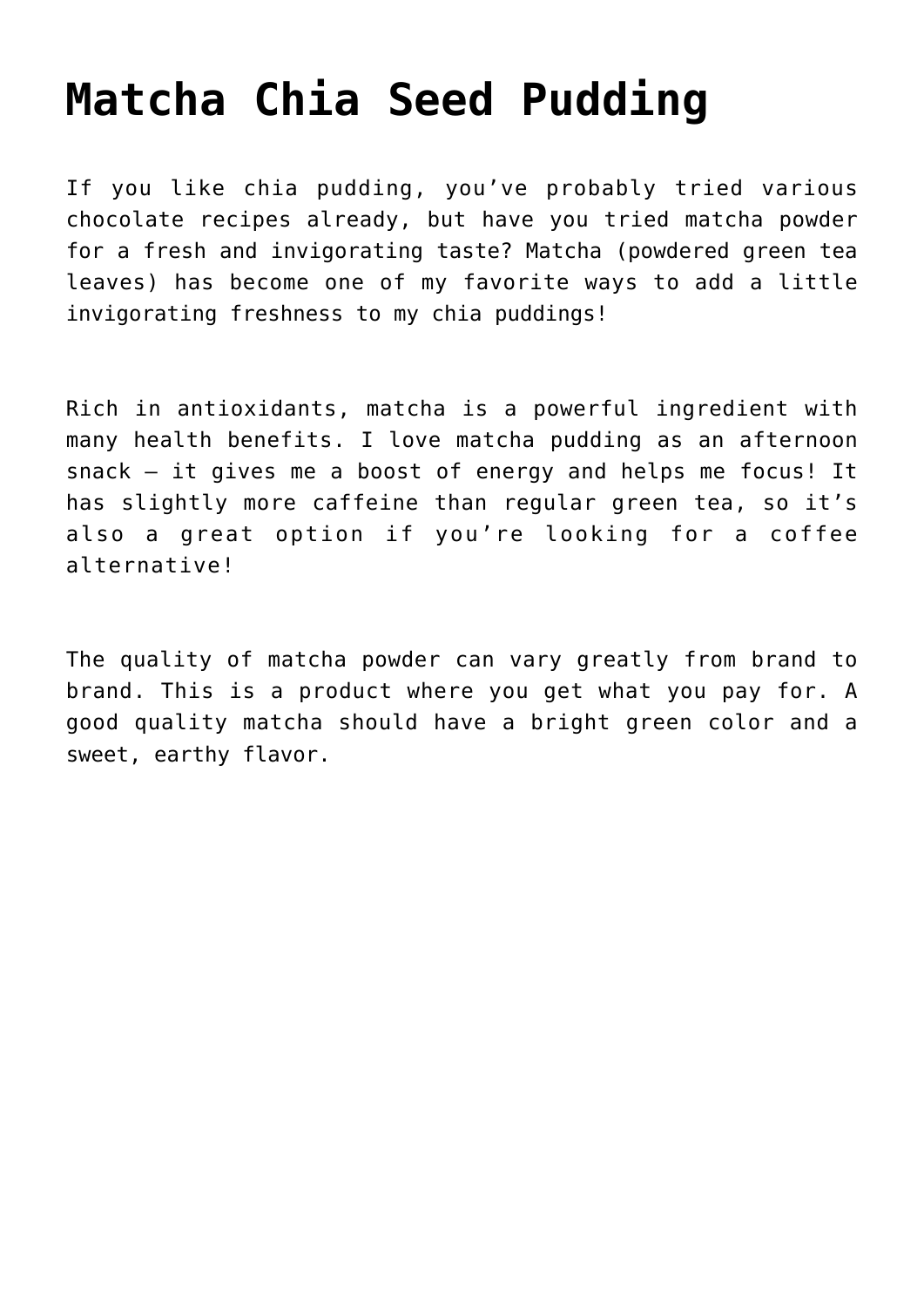

Ingredients:

- 4 tablespoons of chia seeds
- 1 cup of dairy-free milk (oatmilk, almond, or coconut milk)
- 1/2 tablespoon of matcha powder
- 1 tablespoon of honey
- a splash of vanilla extract
- Whipped coconut cream (optional)
- Chocolate chips (optional)